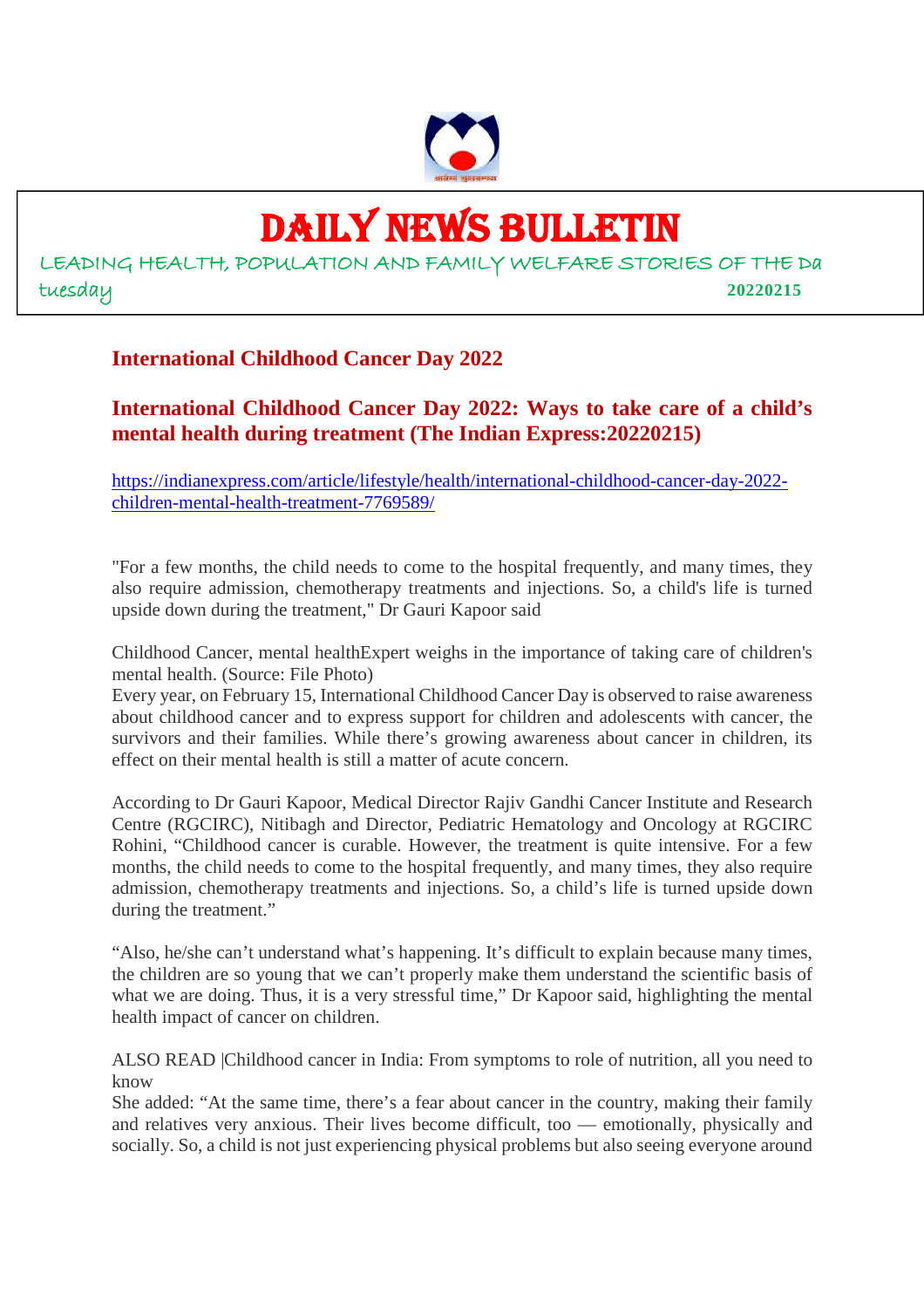him/her stressed. Thus, it's important to understand that a child will have emotional and psychological problems during the treatment."

Ways to take care of children's mental health

We try to anticipate and address this problem to minimise its impact on them, the pediatric oncologist highlighted.

\*We try our best to have a rapport with the child. We try to explain in simple words what we are going to do and what it means.

\*We try to make the treatment as less painful as possible for the child.

\*We try to keep the environment and ambience child-friendly, like having games and activities.

\*We have a pediatric counsellor to counsel the children and parents as the child has to be seen in his/her relation with the family.

ALSO READ |World Cancer Day: Oncologists share essential health tips to prevent cancer What parents can do?

According to Dr Kapoor, parents need to remain calm and maintain a stress-free environment for their child. She suggested the following tips for parents.

\*It is crucial to reduce stress and anxiety in parents. They need to accept that they also need psychological help.

\*If parents are relaxed, the child will be relaxed too.

\*Parents need to deal with the child in a normal way and not give them extra privileges and leeways.

\*In consultation with their cancer specialist, they can continue some homebound education work.

# **Menopause**

# **Five mudras that will help you manage symptoms of menopause (The Indian Express:20220215)**

https://indianexpress.com/article/lifestyle/health/mudras-manage-symptoms-menopauseyoga-poses-asanas-health-women-7760543/

Yoga offers a "holistic solution" and helps you to "not only manage the symptoms with ease, but also provides you with a support system through this period of transition".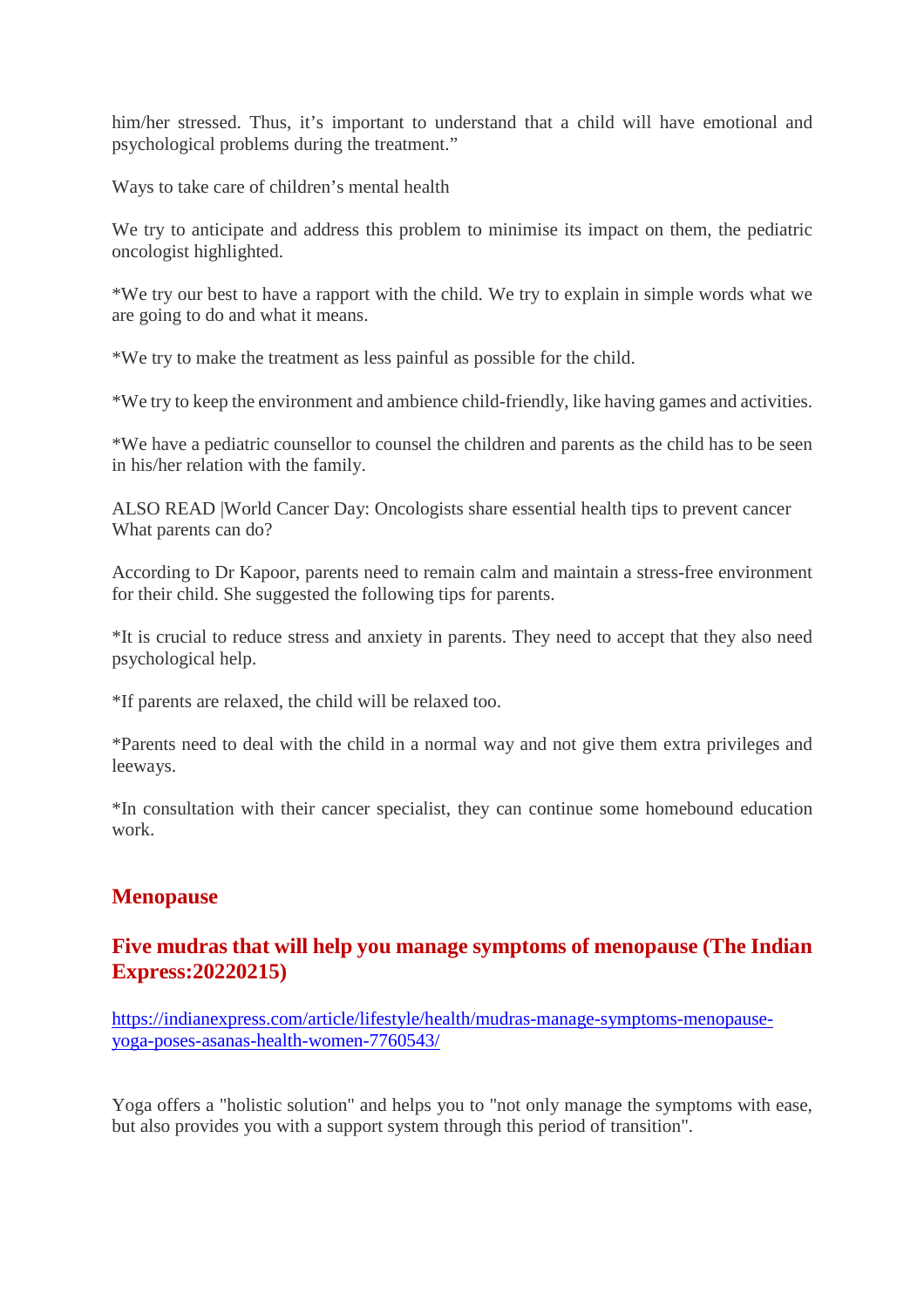menopause, menopause symptoms, dealing with menopause, yoga mudras for menopause, yoga asanas for menopause, health, indian express newsAlong with asanas, pranayama and meditation, mudras can also help you through this natural process of menopause. (Photo: Getty/Thinkstock)

Menopause indicates the cessation of the menstrual cycle and a natural decline in the reproductive hormones of women, when they are in their late 40s and early 50s. Usually, menopause is said to have happened when there is a period of 12 months since last the menstrual cycle.

In the period leading up to it, women experience certain symptoms like hot flashes and vaginal dryness, and in some cases, there could also be sleep disturbances. The combination of these symptoms can cause anxiety or depression in some.

ALSO READ |'And Just Like That…' dealt with a symptom of perimenopause; find out more about it

According to Grand Master Akshar, a philanthropist, spiritual master, lifestyle coach, yogapreneur and author, yoga offers a "holistic solution" and helps you to "not only manage the symptoms with ease, but also provides you with a support system through this period of transition".

"Along with asanas, pranayama and meditation, mudras can also help you through this natural process of menopause. Hold each mudra for at least 5 minutes setting aside 25 minutes for the whole practice," he says.

# **Covid News Live**

# **Covid News Live: Registering sharp dip, India records 27,409 new Covid-19 cases (The Indian Express:20220215)**

https://indianexpress.com/article/india/covid-news-live-omicron-delhi-vaccine-mumbaischools-colleges-reopen-7774366/

Covid-19 Active Cases India Feb 15 Latest Updates, Omicron Cases in India, Coronavirus NeoCov New Strain, Coronavirus Latest Guidelines, Covid-19 Vaccine Dose Status, Omicron Corona Today LIVE Updates: The cumulative Covid-19 vaccine doses administered in the country surpassed 173.42 crore on Tuesday.

By: Express Web Desk | Bangalore, Chennai, Kolkata, Mumbai, New Delhi, Pune | Updated: February 15, 2022 11:09:48 am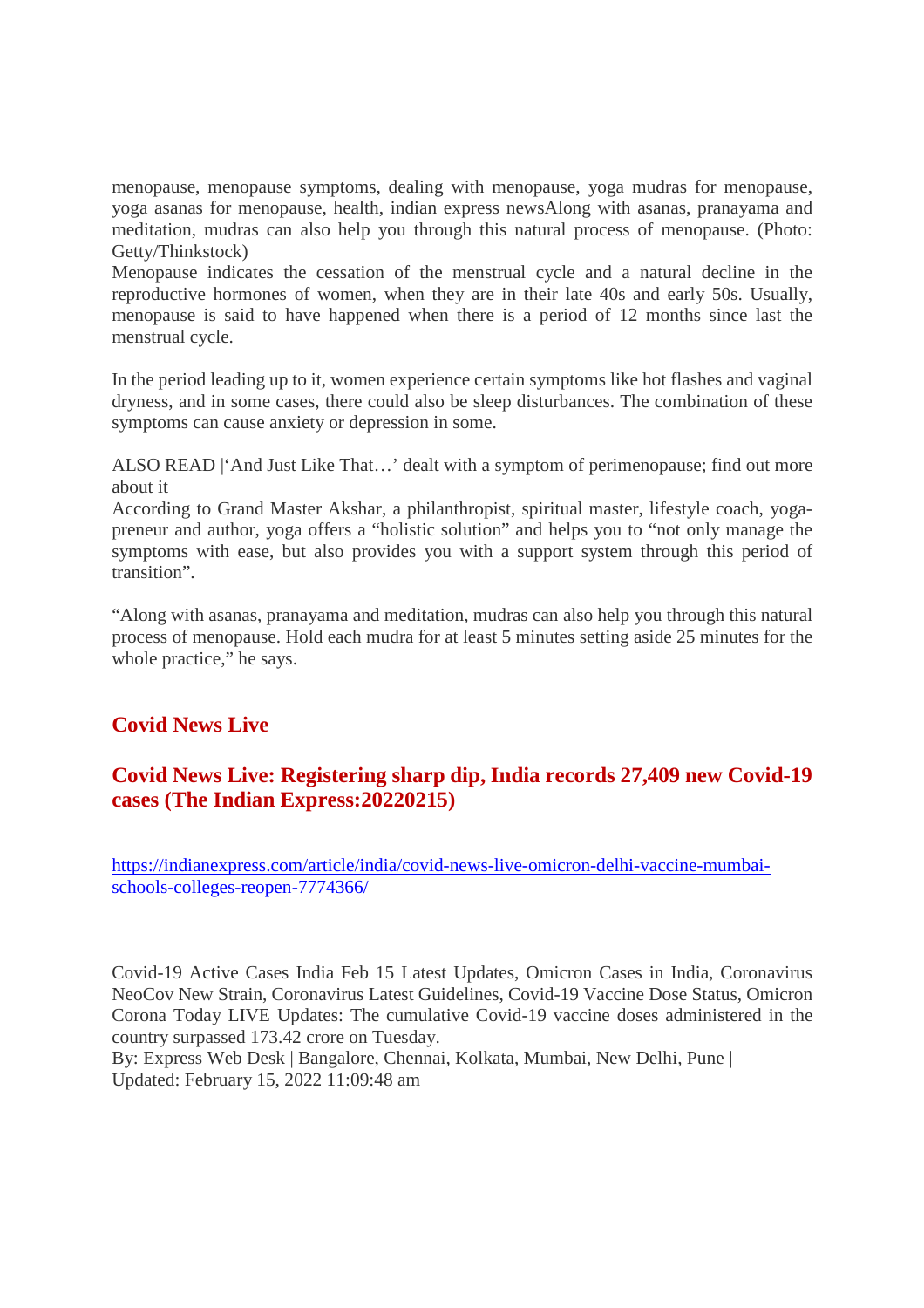COVID-19 Omicron Live News, omicron variant Coronavirus indiaStudents undergo thermal screening before entering as schools reopened after relaxation in Covid induced restrictions, in Mathura. (PTI)

Coronavirus Omicron India LIVE News: India recorded 27,409 new Covid-19 cases in the last 24 hours, registering a sharp dip from Monday's 34,113 infections. India's active case load now stands at 4,23,127, comprising 0.99 per cent of the total cases. In the same period, 347 fatalities have been reported, taking the Covid-19 death toll to 5,09,358. The daily Covid-19 cases have remained below 1 lakh for nine consecutive days now. The daily and weekly positivity rates stand at 2.23 per cent and 3.63 per cent respectively.

Around 95 per cent of swab samples examined in the latest round of genome sequencing in Mumbai were found infected with the Omicron variant that triggered the third wave of the coronavirus pandemic in late December and which has now ebbed in the metropolis, the city civic body said.

#### DELHI NEWS

1Indian hair being smuggled to China, claims ED, raids multiple locations

2Delhi Govt withdraws cancellation of leave order as Covid-19 cases decline

3East MCD's proposal to change land use on Yamuna floodplains for solid waste processing plant rejected

More from Delhi

Meanwhile, in Delhi, Jamia Millia Islamia announced that physical classes for final-year postgraduate students will resume from March 2 and for final-year undergraduate students from mid-March. The university has mandated a negative RTPCR report along with a valid ID card for those coming for offline classes. The decision came a day after schools resumed for students of all classes as Delhi saw a dip in Covid-19 cases.

#### LIVE BLOG

Covid News Live: The daily Covid-19 cases have remained below 1 lakh for nine consecutive days now while the recovery rate further improved to 97.82 per cent; Follow this space for Latest updates

# **Active Covid cases**

# **Active Covid cases in country decline to 4,23,127347 more deaths reported (The Tribune: 20220215)**

https://www.tribuneindia.com/news/nation/active-covid-cases-in-country-decline-to-4-23- 127-370087

Active Covid cases in country decline to 4,23,127 Photo for representation purposes. Tribune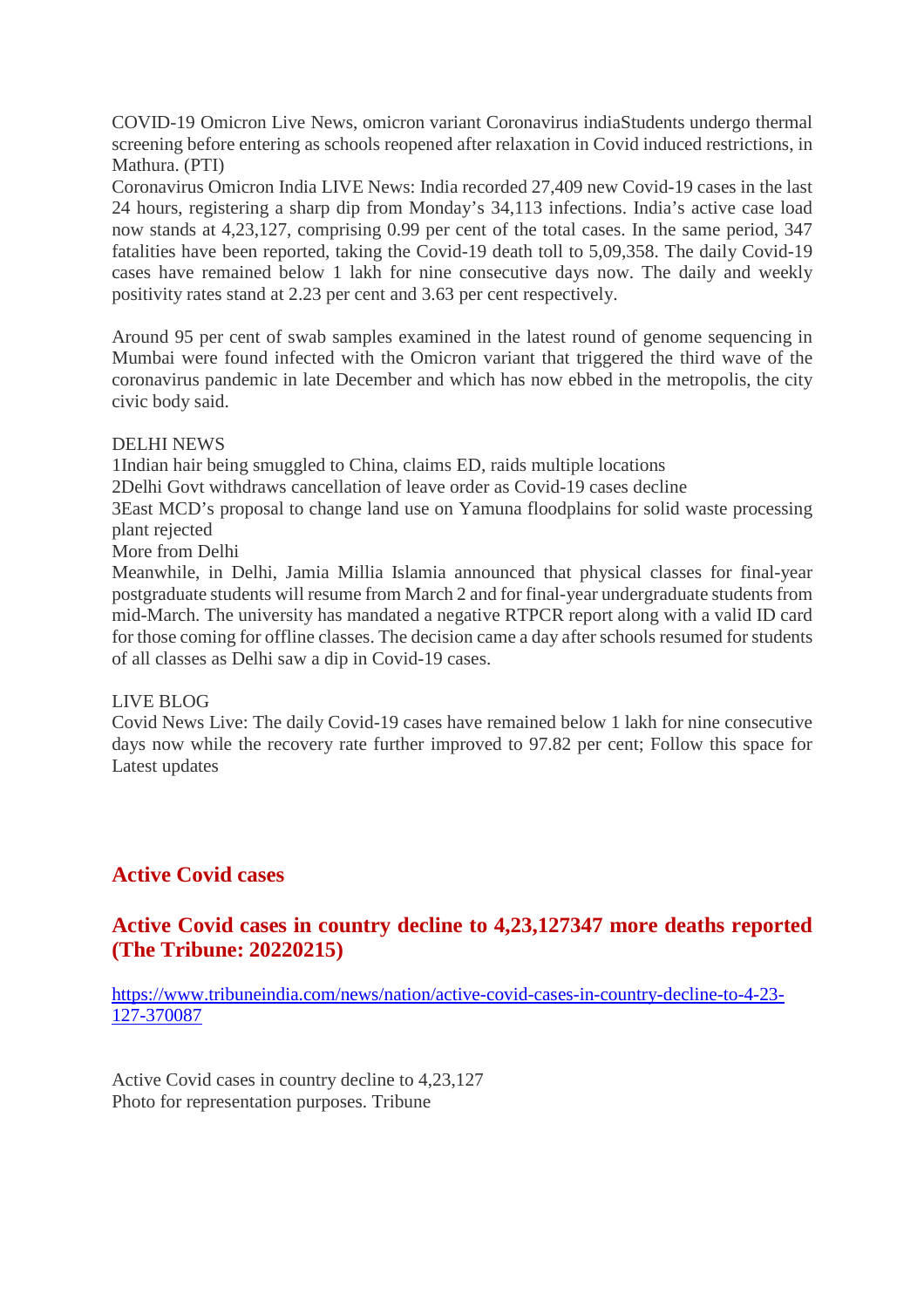New Covid cases in India were recorded below 30,000 after 44 days, taking the virus tally to 4,26,92,943, while the active cases dipped to 4,23,127, according to the Union Health Ministry data updated on Tuesday.

The death toll climbed to 5,09,358 with 347 fresh fatalities, the data updated at 8 am stated.

The daily Covid cases have been recorded less than one lakh for nine consecuitive days The active cases comprised 0.99 per cent of the total infections, while the national Covid recovery rate had improved to 97.82 per cent, the ministry said.

A reduction of 55,755 cases has been recorded in the active Covid caseload in a span of 24 hours.

The 347 new fatalities include 178 from Kerala and 25 from Karnataka.

A total of 5,09,358 deaths have been reported so far in the country, including 1,43,416 from Maharashtra, 62,377 from Kerala, 39,665 from Karnataka, 37,932 from Tamil Nadu, 26,076 from Delhi, 23,399 from Uttar Pradesh and 21,040 from West Bengal.

# **Omicron variant**

**Omicron found in 95 per cent of samples in Mumbai in latest genome sequencing**

**The omicron variant had triggered the third wave of the coronavirus pandemic in late December 2021 and it now ebbs in the Maharashtra state capital (The Tribune: 20220215)**

https://www.tribuneindia.com/news/nation/omicron-found-in-95-per-cent-of-samples-inmumbai-in-latest-genome-sequencing-370085

Nearly 95 per cent of swab samples examined in the latest round of genome sequencing in Mumbai were found infected with the omicron variant of Covid, the city civic body has said.

The omicron variant had triggered the third wave of the coronavirus pandemic in late December 2021 and it now ebbed in the Maharashtra state capital.

The Brihanmumbai Municipal Corporation (BMC) in a release issued on Monday appealed to citizens to continue following Covid-appropriate behaviour despite a huge drop in daily cases.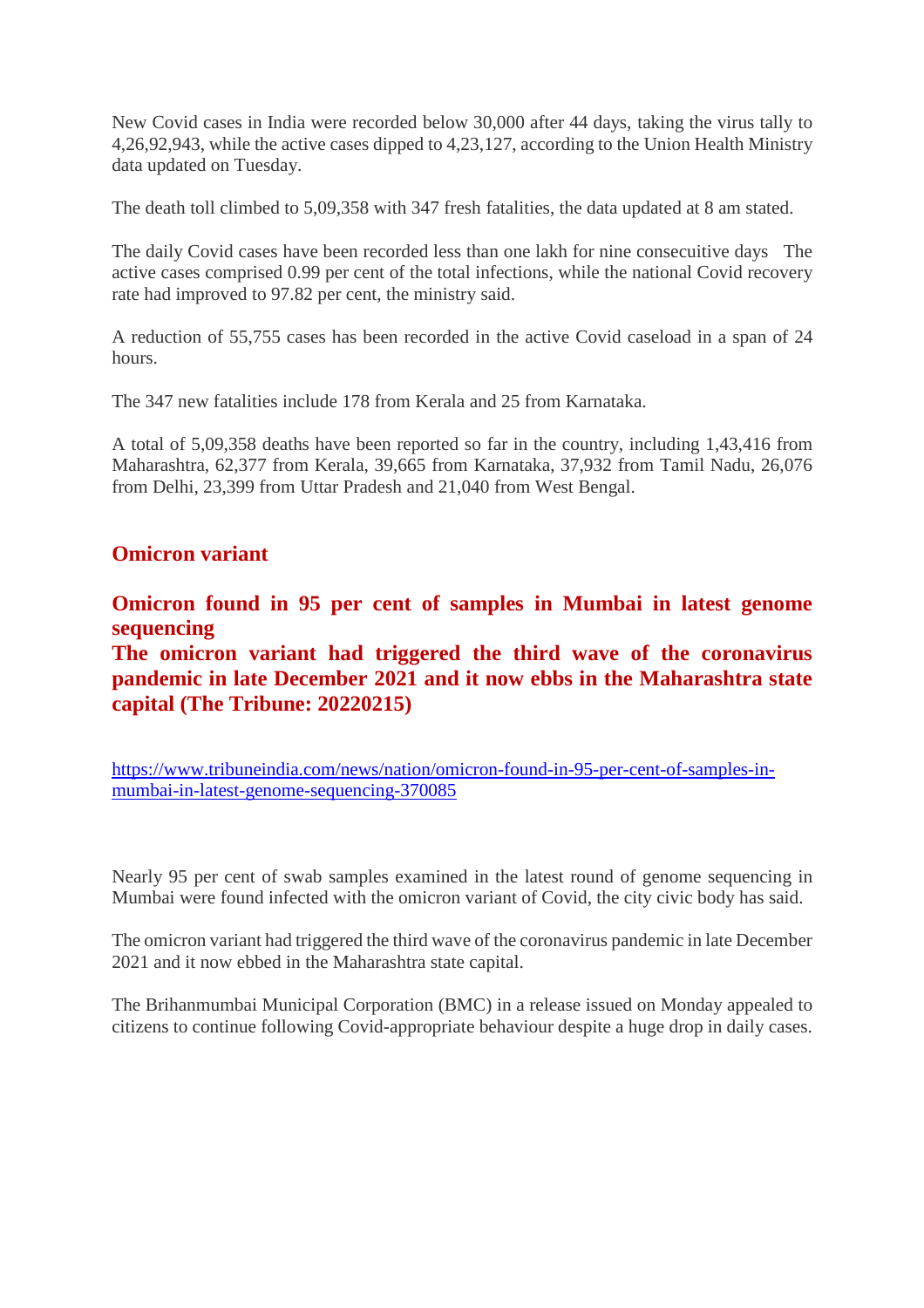# **Covid: DCGI panel clears Corbevax for 12-18 age group**

# **Covid: DCGI panel clears Corbevax for 12-18 age group(The Tribune: 20220215)**

https://www.tribuneindia.com/news/nation/covid-dcgi-panel-clears-corbevax-for-12-18-agegroup-369911

The subject experts committee of the Drug Controller General of India (DCGI) has recommended granting emergency use authorisation to Biological E's Covid vaccine for 12 to 18-year-olds.

The DCGI had on December 28 last year approved Corbevax, which is India's first indigenous RBD protein sub-unit vaccine, for restricted use in emergency situation in adults. It has not been included in the country's vaccination drive yet. The government is yet to take a decision on vaccinating those aged below 15 years.

# **India, s Daily Covid Count ( The Asian Age:20220215)**

http://onlineepaper.asianage.com/articledetailpage.aspx?id=16167793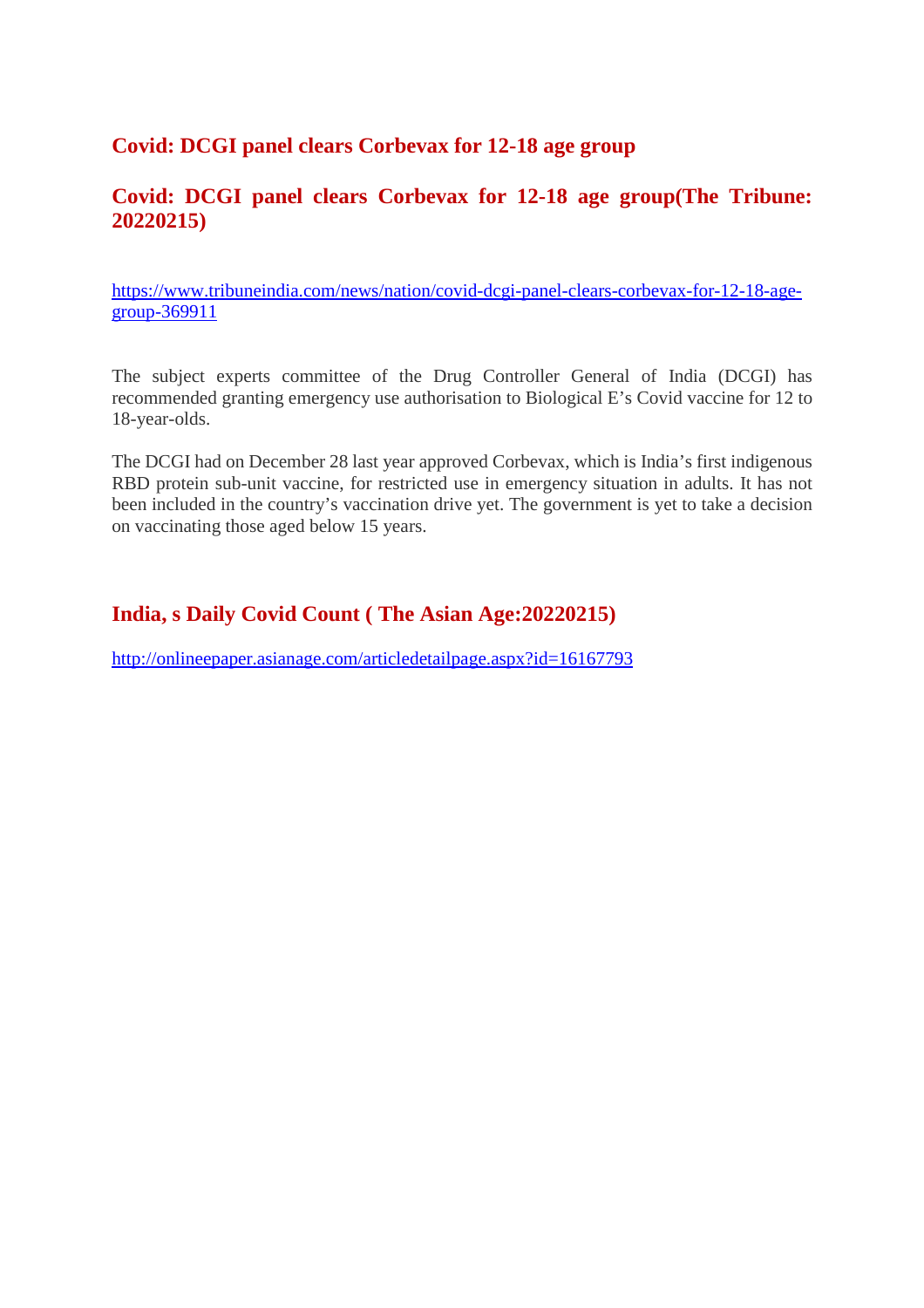# India's daily **Covid count** down to 34K; 586 in Delhi

**AGE CORRESPONDENT** NEW DELHI, FEB. 14

India on Monday reported 34,113 fresh Covid-19 infections, taking its tally to 4,26,65,534, while active cases dropped below five lakhs after 37 days. The daily Covid-19 count has remained<br>below one lakh for eight days running. With 346 new fatalities, the death toll went up to 5,09,011.

The number of active cases, which have fallen to 4,78,882, comprise 1.12 per cent of total infections.

The national Covid-19 recovery rate has gone up to 97.68 per cent. There was a reduction of 58,163 cases in the active Covid-19 caseload in a span of 24 hours.

Delhi reported 586 fresh Covid-19 cases and four fatalities. The positivity rate marginally declined to 1.37 per cent in last 24 hours. With this, the city's caseload rose to 18,51,906, and the death toll climbed to 26,076.

The cumulative doses administered in the country so far under the nationwide Covid-19 vaccination drive have exceeded 172.95 crore.

Panel recommends EUA for Corbevax for 12-18 years age group: Page 4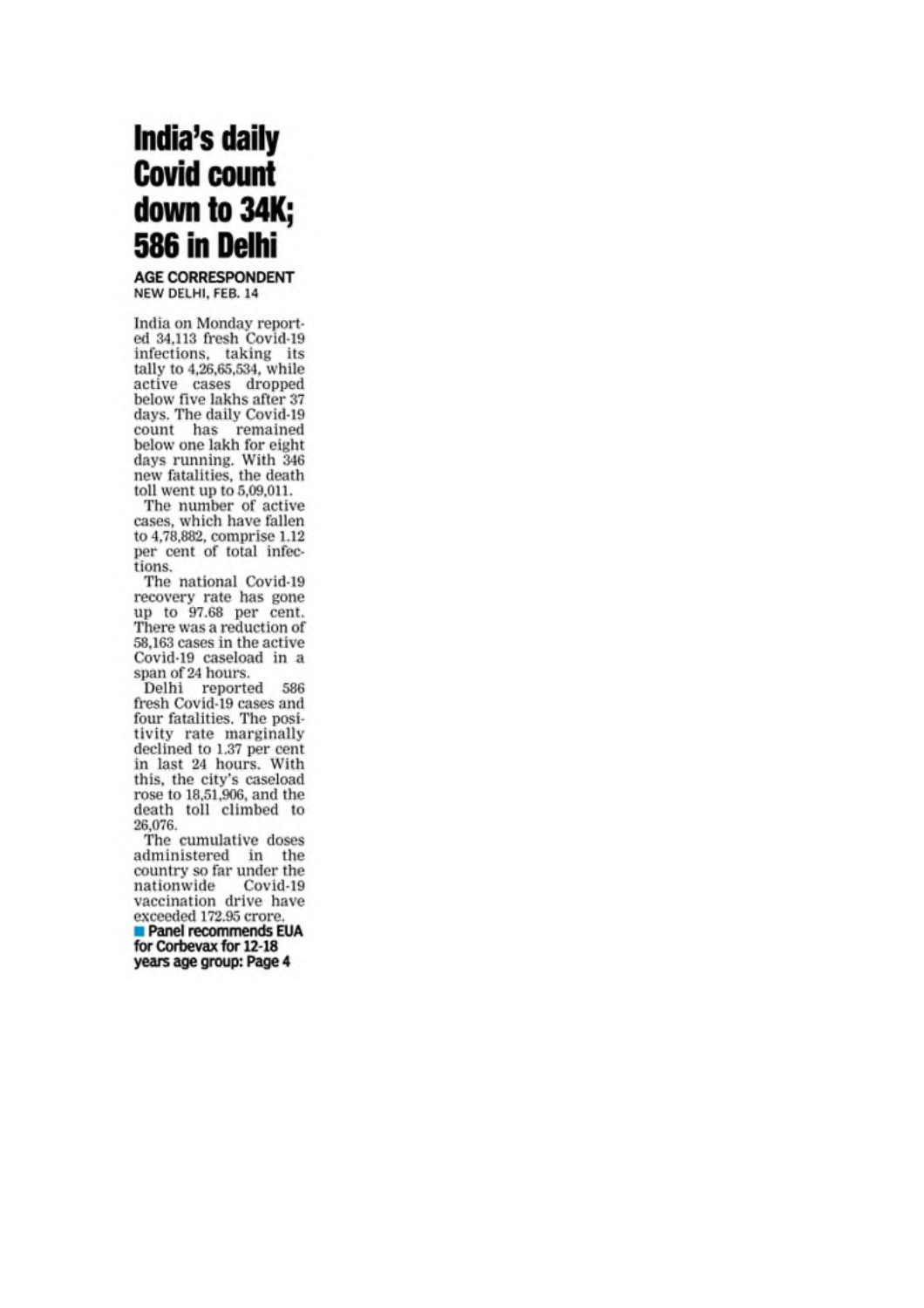# **Mental health**

# **In a first, IPCC to list impact of climate crisis on mental health (The Hindustan Times:20220215)**

#### https://epaper.hindustantimes.com/Home/ArticleView

According to the United Nations weather agency, the growing trend of disasters is expected to continue at least till the 2060s. AFP Jayashree Nandi

letters@hindustantimes.com

New Delhi : Climate scientists and national representatives gathered on Monday for a virtual two-week conference to finalise the latest section of the sixth report from the Intergovernmental Panel on Climate Change (IPCC), which is, for the first time, expected to also inform on the mental health impacts of the climate crisis.

"A part of the mental health challenge is apocalyptic fears among young generations. So, we have to be careful how we communicate the results of our science and whether we talk of collapsing of the biosphere and disappearance of mankind," Petteri Taalas, secretary general of the World Meteorological Organization, said during the opening ceremony of 55th session of the United Nations (UN)-backed body that collates latest scientific opinion on global warming

The report, which will have a summary for policymakers that the conference will review line by line, will cover economic, food security, biosphere, health and mental health impacts of the climate crisis. The summary will be published on February 28.

The IPCC in August last year released a comprehensive report on the physical science basis of climate change that influenced the Glasgow climate summit in November. The physics community was clear on what is happening so far and expected to happen in the coming decades, especially on the melting of glaciers and rise in sea levels, Taalas said.

"The growing trend of disasters is expected to continue at least till the 2060s, and sea level rise will continue much longer because we have already exceeded 420 ppm of CO2 concentrations," said the chief of the UN weather agency. "If we have carbon removal technologies available, we could change that. So far that is not the case."

In 1980, the concentration of carbon dioxide (CO2) in the atmosphere was around 340 parts per million (ppm), according to the World Meteorological Organisation.

Impacts of climate crisis are visible and clearly understood by heads of states, and they did not question the scientific information at the Glasgow conference, Taalas pointed out. "Africa, South Asia and Pacific Islands are very vulnerable when it comes to impacts of climate change," he said.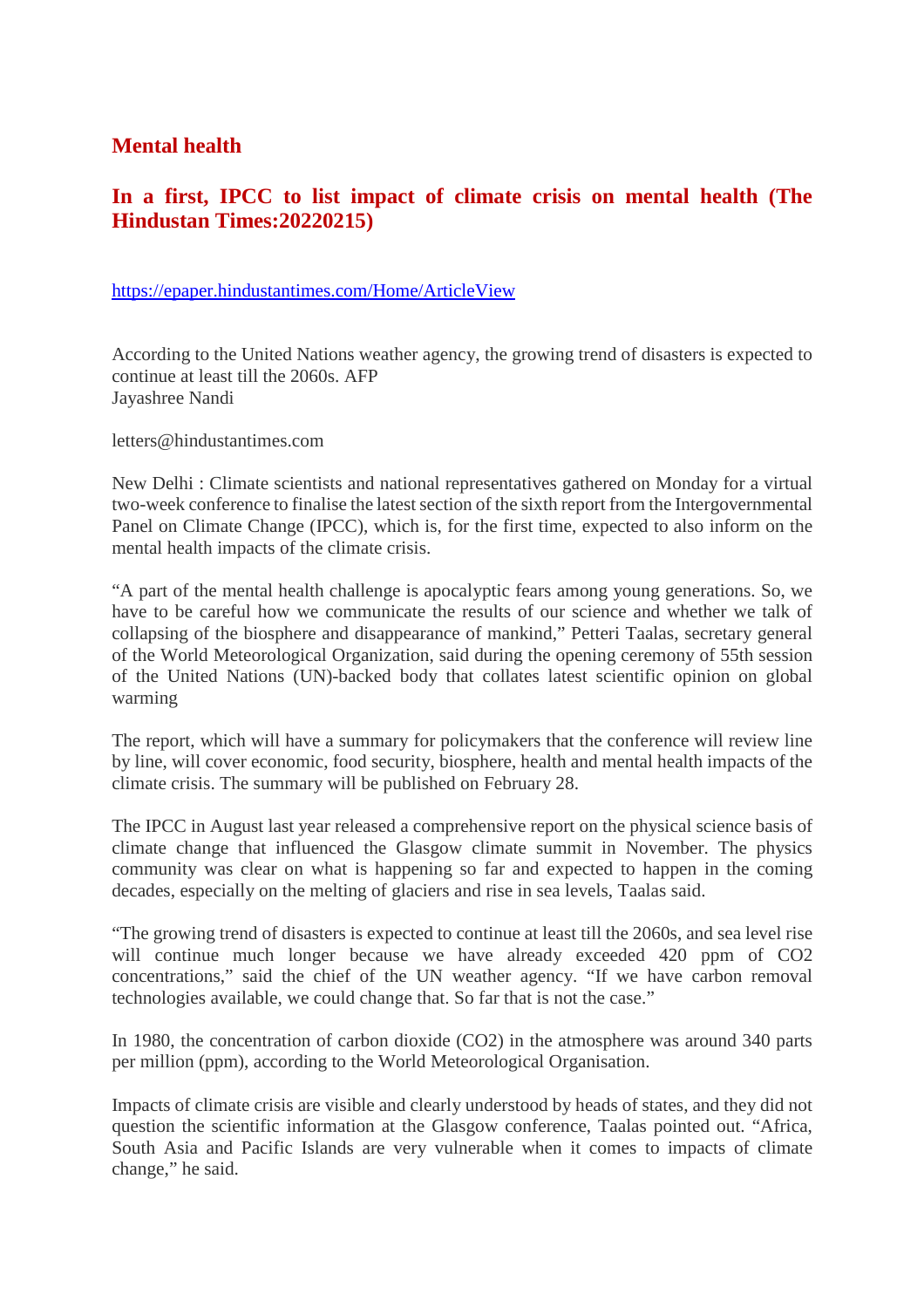The current sixth cycle of the assessment report is the most ambitious one in IPCC's history, said Hoesung Lee, chair of the scientific body. Compared to its previous reports, the latest one will have more general and local information with focus on natural, social and economic sciences, Lee said.

In the next two weeks, policymakers from 196 countries and 270 scientists from 67 nations will scrutinise the summary for policymakers.

"The first working group report of the IPCC sixth assessment in 2021 quantified the physical changes in the past and future climate, due to increased greenhouse gas emissions. The second working group report will elaborate on the impacts and risks due to these physical changes and point out ways to reduce these risks through adaptation," Roxy Mathew Koll, climate scientist at Indian Institute of Tropical Meteorology, said last week.

"South Asia, and particularly India, is already facing increased risks due to rising extreme weather events such as floods, landslides, and droughts, cyclones, heatwaves and cold waves, and a rising sea level. The dense population and low household income in the region will raise the vulnerability and risk that we are facing," Koll had said. "Hence, we urgently need to embrace adaptive measures to build a climate-resilient, disaster-proof country, but that will require immediate policy and action."

# **Corbevax Vaccine**

# **Corbevax Vaccine : कोिबवैस कपहली खेप सपी जाएगी, जािनए टीके के बारेमसब कुछ ( Amar Ujala:20220215)**

https://www.amarujala.com/india-news/first-batch-of-corbevax-will-be-handed-over-know-everything-about-thevaccine?src=tlh&position=12

यजू डेक, अमर उजाला, नई िदली Published by: सरुजोशी Updated Tue, 15 Feb 2022 08:16 AM IST सार

बॉयोलॉजिकल ई अपने टीके कोर्बिवैक्स की  $25$  करोड़ खुराक का उत्पादन कर चुकी है। वह कुछ सप्ताहों में बचे डोज भी तैयार कर लेगी। बायोलॉजिकल ई द्रारा विकसित कोर्बेवैक्स

बायोलॉजिकल ई द्वारा विकसित कोर्बेवैक्स - फोटो :  $\mathrm{ama}\mathrm{r}\ \mathrm{u} \mathrm{i} \mathrm{a} \mathrm{l} \mathrm{a}$ िवतार

केंद्र सरकार को कोर्बिवैक्स टीके की पहली खेप आज मिल जाएगी। इसके साथ ही अब  $12$  से  $18$  साल के बच्चों के लिए नया टीका मिल जाएगा। अभी  $15$  से  $18$  साल तक के बच्चों को कोवाक्सिन की खराक दी जा रही है।

बॉयोलॉजिकल ई द्वारा  $12$  से  $18$  साल तक के बच्चों के लिए विकसित इस कोरोना वैक्सीन की  $30$  करोड़ खुराक सरकार खरीद रही है। इनकी खरीदी का आर्डर अगस्त 2021 में दिया गया था।बॉयोलॉजिकल ई अपने टीके कोर्बिवैक्स की 25 करोड़ खराक का उत्पादन कर चकी है। वह कछ सप्ताहों में बचे डोज भी तैयार कर लेगी।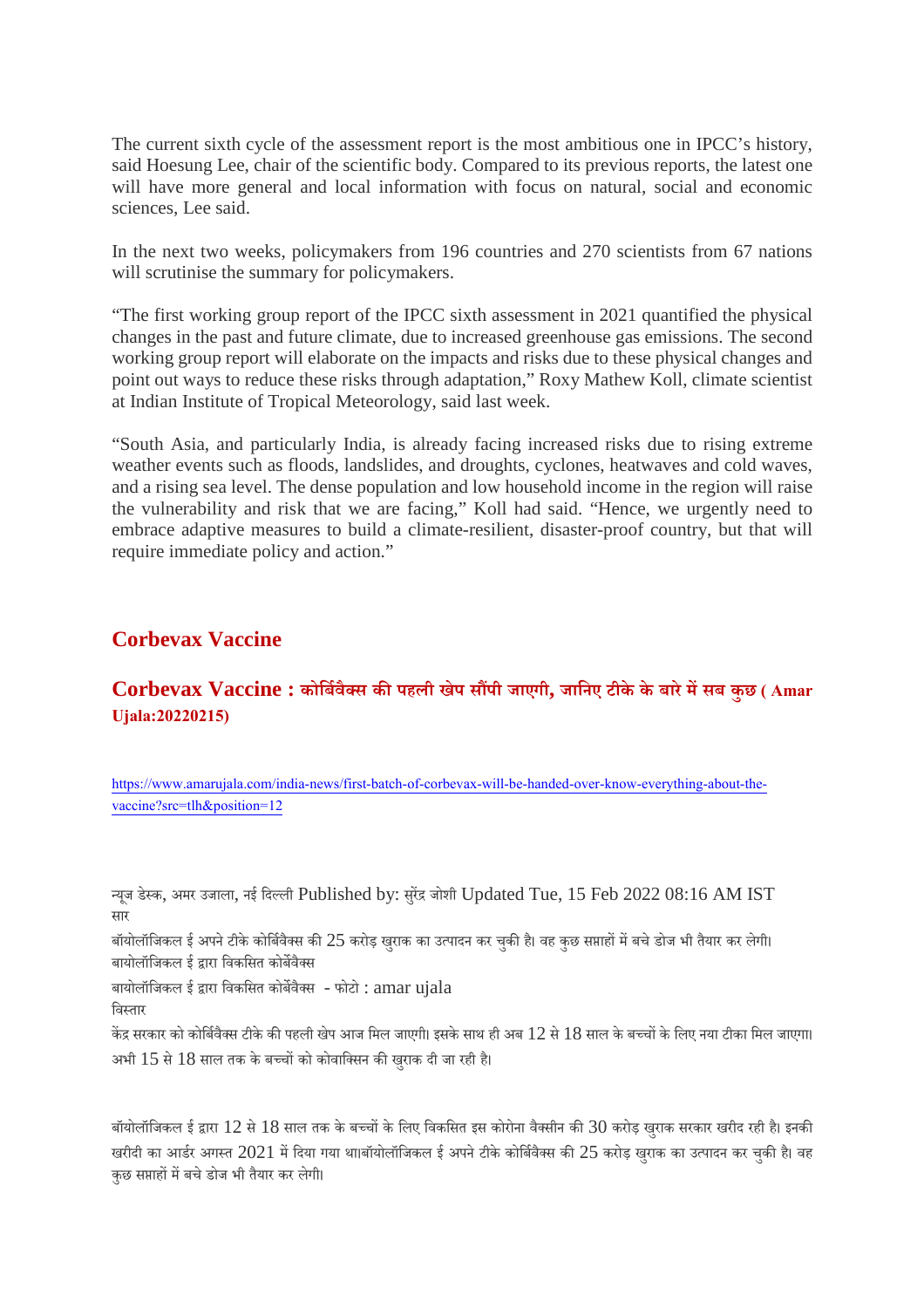हैदराबाद की कंपनी बॉयोलॉजिकल ई को इन टीकों की खरीदी के लिए सरकार ने पिछले साल  $1500$  करोड़ का अग्रिम भगतान किया था। एक दिन पहले ही भारतीय दवा नियंत्रक (DGCI) ने 12 से 18 साल तक के बच्चों के लिए कोर्बिवैक्स टीके के आपात इस्तेमाल की इजाजत दी है। उम्मीद है कि DGCI इसे अंतिम मंजरी भी जल्द दे देगा। आधिकारिक सत्रों ने सोमवार को एएनआई को बताया कि कोर्बेवैक्स का मल्य संभवत: 145 रुपये रहेगा। इसमें कर शामिल नहीं है।

पिछले साल दिसंबर में डीजीसीआई ने वयस्कों के लिए कोर्बिवैक्स के सीमित आपात इस्तेमाल की इजाजत दी थी, लेकिन इस टीके को अभी मौजदा टीकाकरण अभियान में शामिल नहीं किया गया है। टीके की खेप मिलने के बाद  $12$  से  $18$  साल तक के बच्चों को यह वैक्सीन लगाने का फैसला कर सकती ह।ै

आरबीडी ोटीन आधारत वैसीन

केंद्रीय स्वास्थ्य मंत्रालय के अनुसार यह वैक्सीन भारत की पहली आरबीडी प्रोटीन आधारित कोविड-19 वैक्सीन है। यह भारत बॉयोटेक की कोवाक्सिन के बाद दसरी वैक्सीन है, जिसे 18 साल से कम उम्र के बच्चों के लिए लगाया जाएगा।

क्या है कोर्बिवैक्स टीके की खासियत $\, ?$ 

कोर्बिवैक्स टीका इंटामस्क्यलर यानी मांसपेशियों के जरिए लगाया जाता है। इसकी दो खराक 28 दिनों के अंतराल पर दी जाती है। कोर्बेवैक्स  $0.5\,$ मिलीलीटर (एकल खुराक) और 5 मिलीलीटर (दस खुराक) की शीशी में उपलब्ध है। इसे 2 से 8 डिग्री सेल्सियस पर संरक्षित किया जाता है।

रहें हर खबर से अपडेट, डाउनलोड करें Android Hindi News apps, iOS Hindi News apps और Amarujala Hindi News apps अपने मोबाइल पे|

Get all India News in Hindi related to live update of politics, sports, entertainment, technology and education etc. Stay updated with us for all breaking news from India News and more news in Hindi.

#### **Three doses of COVID vaccine (New Kerala:20220215)**

Three doses of COVID vaccine better than two? Study suggests so! The majority of the vaccines available for COVID-19 have two doses. People are said to become more capable of resisting the virus after the second dose. But, a -> View it--> https://www.newkerala.com/news/2022/24494.htm

#### **epilepsy**

# **'Empathy towards people with epilepsy crucial to overcome problem' (New Kerala:20220215)**

People with epilepsy can lead a normal life, but it is the attitude of the society towards them that impacts the quality of their life, according to doctors.->-> View it--> https://www.newkerala.com/news/2022/24190.htm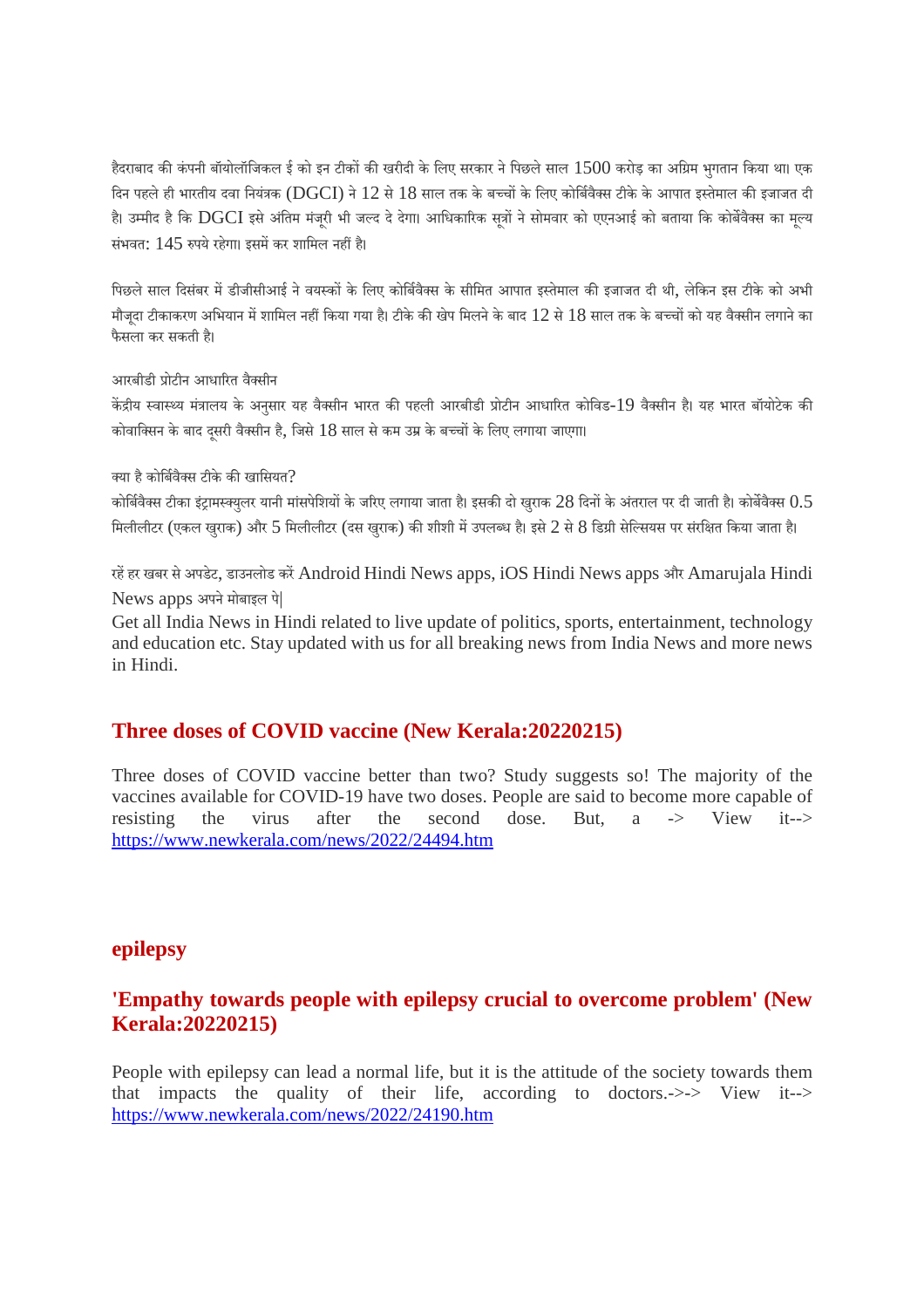# **Pregnancy**

# **Pregnant women faced more anxiety during COVID-19 pandemic: Research (New Kerala:20220215)**

13: University of Essex's new study has found that the COVID-19 pandemic caused a spike in depression and anxiety in expectant mothers.->-> View it--> https://www.newkerala.com/news/2022/24132.htm

# **Hypertension**

# **Sleep apnea in pregnancy linked with increased post-delivery risk of hypertension: Study (New Kerala:20220215)**

Sleep apnea is a potentially serious sleep disorder in which breathing repeatedly stops and starts. A new study by researchers examine-> View it--> https://www.newkerala.com/news/2022/24084.htm

#### **Immune response**

# **How Covid variants escape cellular immune response (New Kerala:20220215)**

A team of Spanish researchers have identified a number of existing strains of SARS-CoV-2, as well as future variants, which have the potential to escape the immune system's cytotoxic -> View it--> https://www.newkerala.com/news/2022/24045.htm

# **Omicron infection**

**Omicron infection: What are the symptoms? (Medical News Today:20220215)**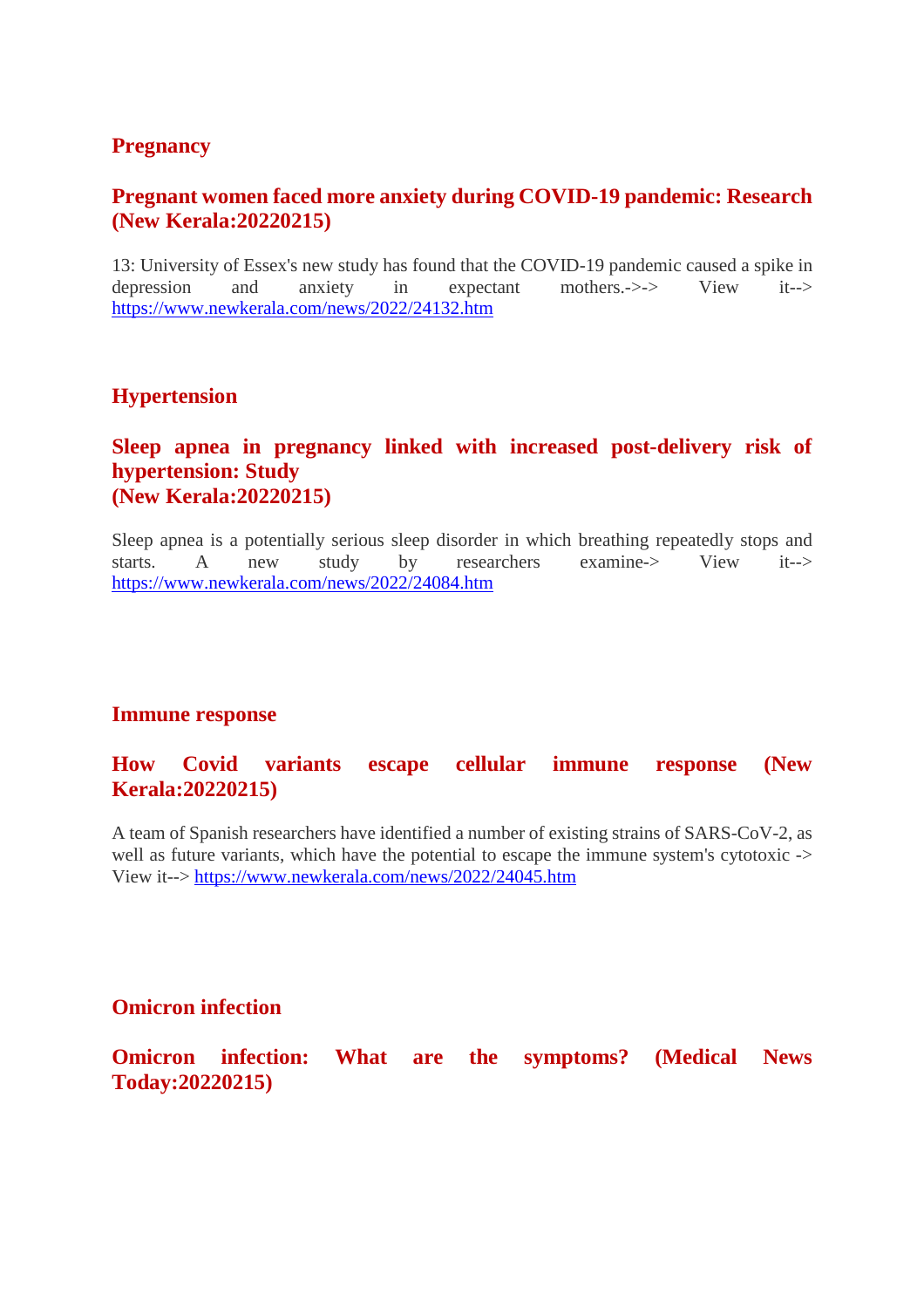https://www.medicalnewstoday.com/articles/omicron-infection-what-are-thesymptoms#Tips-for-prevention

As infections of the Omicron variant of SARS-CoV-2 — the virus that causes COVID-19 continue to spread around the world, there have been reports that symptoms, in some respects, are different from those of Delta variant infections. Do symptoms really differ? What should you look out for?

What do we know about the symptoms of an infection with the Omicron variant? Image credit: Pierre Crom/Getty Images.

All data and statistics are based on publicly available data at the time of publication. Some information may be out of date. Visit our coronavirus hub and follow our live updates page for the most recent information on the COVID-19 pandemic.

On November 26, 2021, the World Health Organization (WHO) indicated a new SARS-CoV-2 variant of concern, which became known as OmicronTrusted Source.

The variant has caused concern among health authorities because it appears to be highly transmissibleTrusted Source and likelier to reinfect.

There have also been some worries that Omicron can bypass the protection conferred by COVID-19 vaccines. Pfizer maintains that three doses of its mRNA vaccine are able to neutralize Omicron in laboratory experiments and that two doses may still prevent serious illness following infection with this variant.

Stay informed with live updates on the current COVID-19 outbreak and visit our coronavirus hub for more advice on prevention and treatment.

For these reasons, countries worldwide have been taking various measures and precautions to reduce the spread of Omicron among their populations.

Nevertheless, within a world in constant motion, it may be impossible to stop it from spreading altogether. Some cause for optimism may be that various reports suggest that infections with this variant tend to cause milder symptoms than those with previous SARS-CoV-2 variants, such as Delta.

But how can someone tell if they have the Omicron infection? Are the symptoms the same as those of infections with previous variants?

What symptoms does Omicron cause?

The Centers for Disease Control and Prevention (CDC) lists the possible symptomsTrusted Source of a SARS-CoV-2 infection without specifying a variant. These are:

fever or chills cough shortness of breath or difficulty breathing fatigue muscle or body aches headache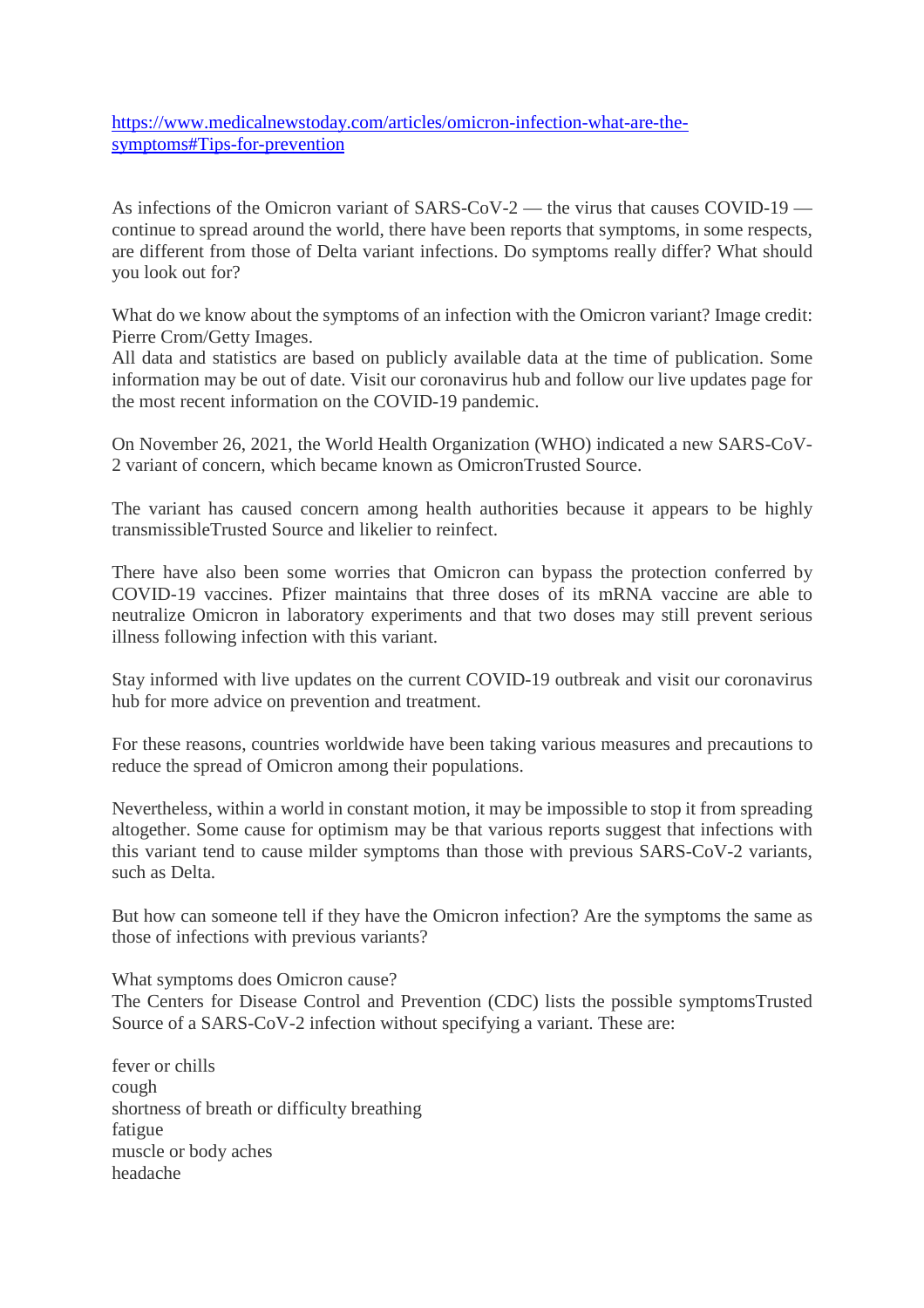new loss of taste or smell sore throat congestion or runny nose nausea or vomiting diarrhea

However, the CDC notes this list is not exhaustive, and people might experience different symptoms or combinations of symptoms. Furthermore, anecdotal reports on social media and other platforms claim that more specific combinations of symptoms characterize Omicron infections.

The Zoe COVID Study — conducted by researchers from health science company ZOE and King's College London in the United Kingdom — uses data from over 4,000,000 participants.

The study's recent analysis aimed to determine whether there were any differences between the most common symptoms of infection with the Delta variant and the most common symptoms of infection with Omicron.

They compared symptoms reported via the Zoe COVID Study app by U.K. participants who tested positive for COVID-19 in October 2021, when Delta was dominant in the U.K., with those who tested positive in December 2021 when Omicron had become the dominant variant.

Preliminary analysis indicated that the most commonly reported symptoms reported in both months were largely the same: a runny nose, headache, fatigue, sneezing, and a sore throat.

The findings suggest no strong differences in the most commonly experienced symptoms likely caused by the two SARS-CoV-2 variants.

However, according to this self-reported data, the ZOE scientists also note that loss of smell and taste appear to be less common among people recently testing positive for COVID-19.

Does it affect the lungs?

Medical News Today spoke to Dr. David M. Cutler, family physician at Saint John's Physician Partners in Santa Monica, CA, to find out more about doctors' advice regarding symptoms of an Omicron infection.

Dr. Cutler reiterated that symptoms vary and may not stand out in any particular way, compared to signs of infection with previous variants.

"The variety of symptoms seen with Omicron is the same as with other SARS-CoV-2 variants," he said. "It seems quite notable that people affected by the same variant may experience quite different symptoms. Some get nasal stuffiness, others headache, sometimes body aches, and others get a sore throat."

However, he noted, "[s]erious lung infections appear to be less likely with Omicron than [with] prior variants."

That may be because, unlike other variants, Omicron preferentially infects the upper respiratory tract. This may also be why it seems to cause milder symptoms, according to WHO Incident Manager Abdi Mahamud.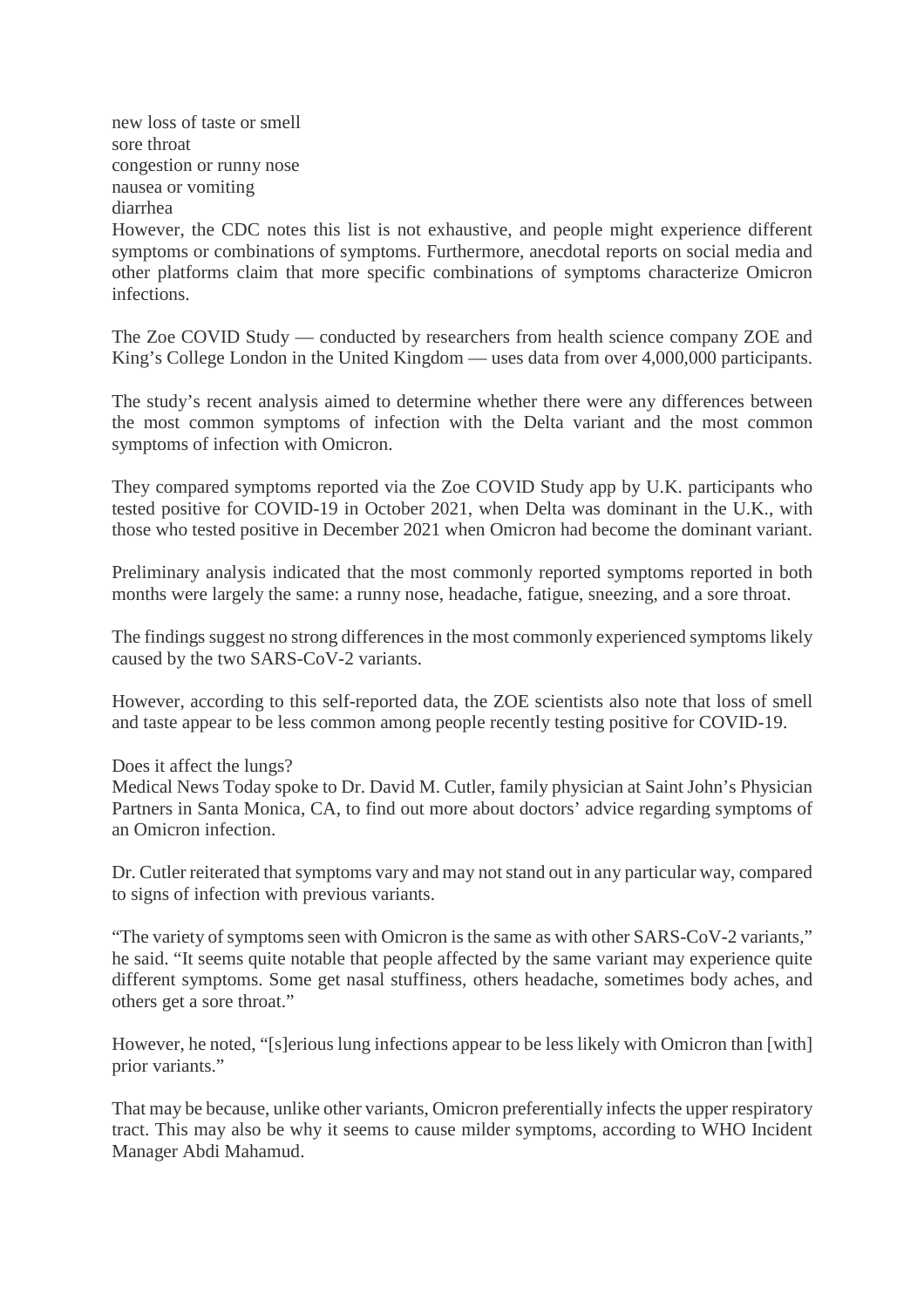"We are seeing more and more studies pointing out that Omicron is infecting the upper part of the body. Unlike the other ones, that could cause severe pneumonia," he says, though cautions that more studies are necessary to confirm this.

#### CORONAVIRUS NEWS

Stay informed about COVID-19

Get the latest updates and research-backed information on the novel coronavirus direct to your inbox.

Enter your email Your privacy is important to us

How can you detect Omicron infections?

There have also been some anecdotal reports that lateral flow tests — also known as LFTs may be less effective at detecting the presence of an Omicron infection.

Such tests, which people can do at home, are based on samples taken from a person's nose, throat, or both and are meant to detect certain viral antigensTrusted Source, which indicate the presence of a viral infection.

According to Dr. Cutler, "[l]ateral flow tests are inherently inaccurate [because] [t]hey do not detect low levels of virus as well as PCR tests."

RT-PCR tests, or PCR for short, are based on samples taken from both a person's nose and throat. These samples, however, undergo laboratory testing, which can reveal whether SARS-CoV-2 specific genes are present. PCR tests are more sensitive and generally held as being more accurate.

Testing for genetic markers can also reveal, more specifically, the SARS-CoV-2 variant.

Some health agencies, such as the U.K. Health Security Agency (UKHSA), have nevertheless declared that, when used correctly, LFTs should detect infections with any SARS-CoV-2 variant in most cases.

A laboratory evaluation of lateral flow devices currently in use in the U.K by the UKHSA also suggests that LFTs detect Omicron as effectively as previous variants.

How can you treat a mild Omicron infection?

What happens if you become infected with the Omicron variant, and symptoms are mild enough not to require hospitalized care? How can you treat a mild infection at home?

"There are no specific home non-prescription drug remedies for preventing or treating [COVID-19]," Dr. Cutler noted.

The best remedies are similar to those you might use to treat mild flu symptoms or a cold:

"Recommended treatment is directed at the symptoms: stay hydrated, rested, and wellnourished. Take acetaminophen or ibuprofen to relieve headache, body aches, or fever. Avoid unproven remedies like hydroxychloroquine, ivermectin, zinc, and vitamin D, which have no known value and can cause adverse effects."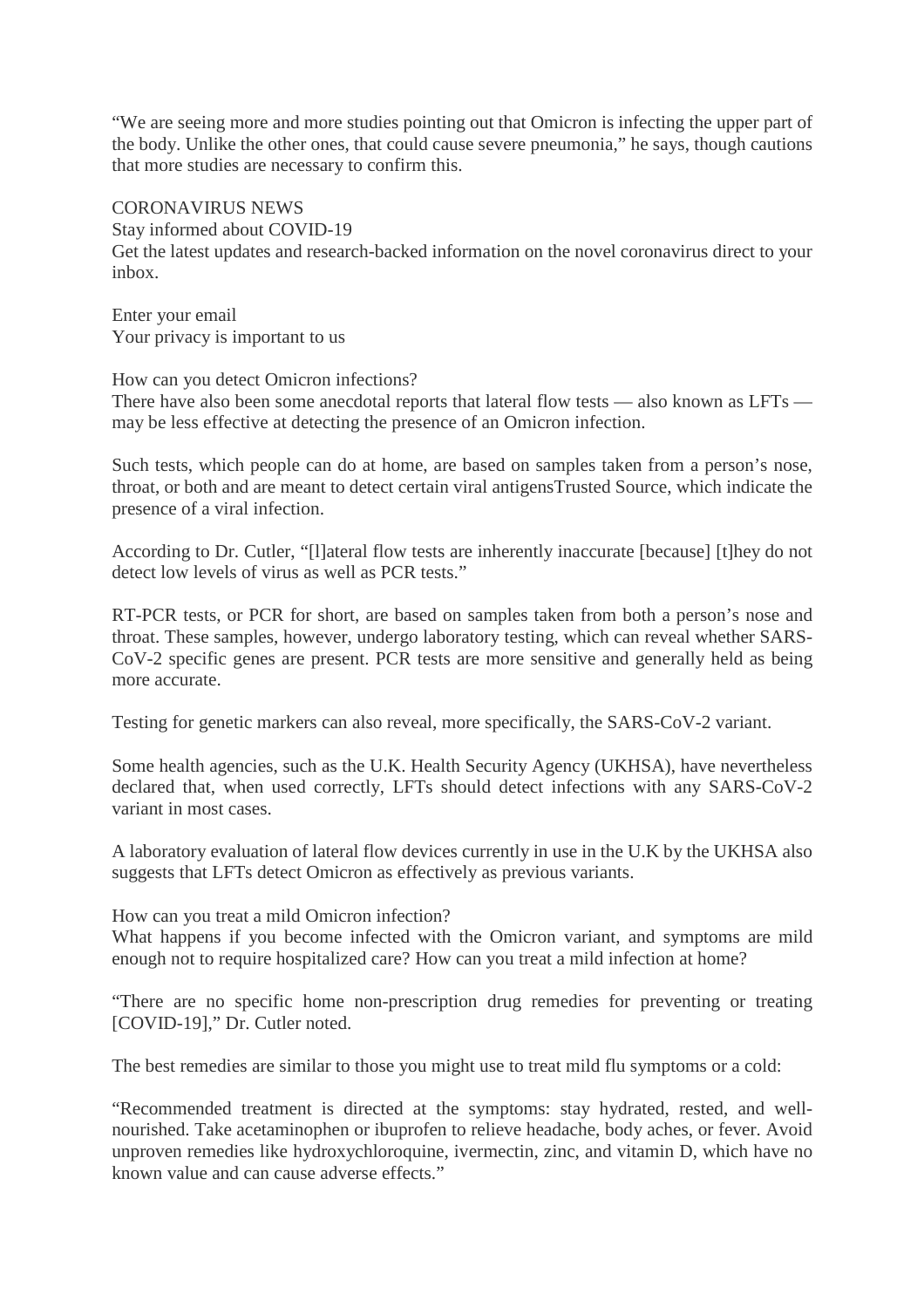– Dr. David M. Cutler

Tips for prevention

As they say, though, prevention is better than cure, so taking measures to protect ourselves and our loved ones from becoming infected with Omicron or any other SARS-CoV-2 variant is the best approach.

"The best method to prevent infection with any SARS-CoV-2 variant is a multiple technique approach," explained Dr. Cutler. "I like to call this a 'Swiss cheese' approach."

"[J]ust like you need multiple layers of Swiss cheese so that you can't see any ham through the cheese holes in a sandwich, you need multiple types of protection to prevent [COVID-19]. No one protective technique is 100% effective. Vaccines, masks, distancing, ventilation, and avoiding ill or unvaccinated people are all important and effective to prevent you from getting [an] infection. And isolating when you are infected is critical in preventing you from spreading [the virus] to others."

# **Breastfeeding**

# **Why are vitamin D and other supplements necessary when breastfeeding? (Medical News Today:20220215)**

https://www.medicalnewstoday.com/articles/why-are-vitamin-d-and-other-supplementsnecessary-when-breastfeeding#Vitamin-D

Dietary recommendations during breastfeeding are complex because they affect both the person and their baby. Due to a lack of consensus about dietary insufficiency and the effects of supplements on breast milk, guidelines for breastfeeding have been slower to evolve than those for pregnancy.

It is often unclear why doctors recommend certain dietary supplements during breastfeeding. Image credit: Vradiy Art/Stocksy.

The recent furore over a National Health Service (NHS) claim that weight loss is a benefit of breastfeeding served to highlight how focused on calories nutritional advice can be.

The wording on the NHS' Start4Life website has since changed, but there has been no additional advice about nutritional requirements. So, just what do lactating people need?

The question is not as straightforward as it seems. First, research into breastfeeding is largely focused on the needs of the baby, and little research had explored the composition of breast milk until fairly recently.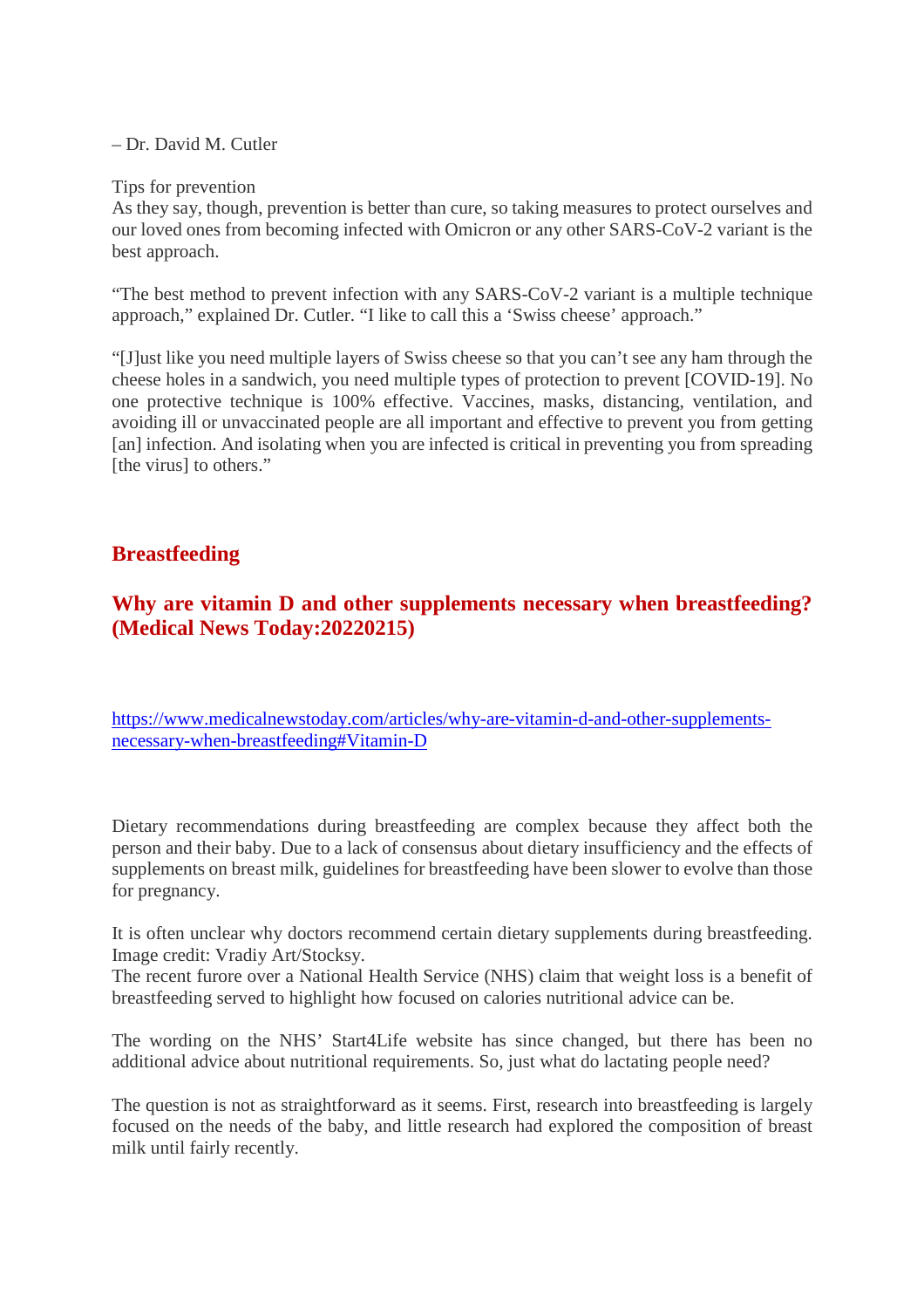A 2020 study described past research as "scant" and reported that it focused mainly on the first few weeks of lactation.

A lack of understanding about the composition of breast milk makes it difficult to understand exactly which nutrients lactating uses up and exactly what a baby receives.

While researchers are using new techniques to gather insights into the composition of breast milk, these points remain unclear for many.

#### Vitamin D

Recent news that vitamin D could offer protection against autoimmune diseases is to be welcomed. It adds clarity to an issue that has confounded researchers for decades, and it adds weight to calls for routine vitamin D supplementation for everyone in Northern latitudes.

Vitamin D is created when sunlight hits the skin, but short days, cool climates, and spending most of the time indoors means that as many as 40% of Europeans have a deficiency, which may be severe in 13% of cases.

Dr. Gareth Nye, a lecturer in physiology at the University of Chester, explained to Medical News Today:

"Most of us are deficient between October and April, at best, and many of us will have low levels throughout the year, which is why the recommendation that all pregnant women should take a supplement of 10 [micrograms (mcg)] or 400 [international units (IU)] of vitamin D per day throughout pregnancy is sensible and cost effective."

"Low levels of vitamin D leave children prone to a condition called rickets, where the bones do not develop correctly," he explained, adding that "Most formula milks have vitamin D supplementation included. However, with breastfeeding, all the source has to come from the mother."

There is some evidence that people who breastfeed are more likely to have a vitamin D deficiency than the rest of the population.

A subanalysis of a German study into vitamin levels found that breastfeeding women were more likely to have vitamin D deficiencies than other women, and that these deficiencies likely arose during pregnancy. This means that the levels of vitamin D in their breast milk are also likely to be low, putting their babies at risk of deficiencies.

Considering that vitamin D supplementation is advisable during pregnancy and at other times of life, one could be forgiven for thinking that supplementation during breastfeeding would not be particularly controversial. One would, however, be wrong.

While the American Association of Pediatrics suggested that all children receive supplements of 200 IU of vitamin D a day in 2003 and raised this to 400 IU a day in 2008, uptake has been low.

One reason is that some breastfeeding advocates have argued that supplementing breastfed babies undermines breastfeeding.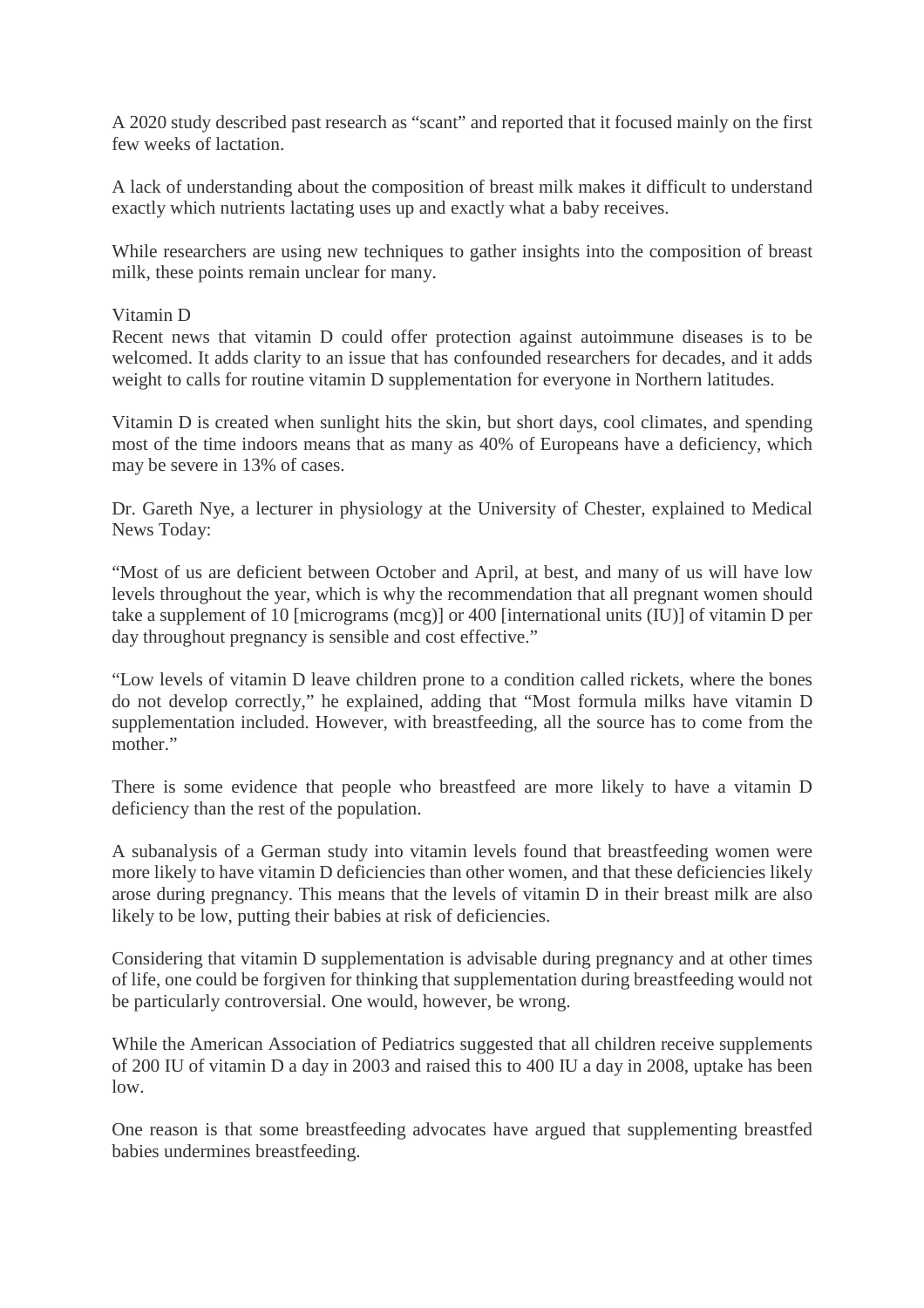The implication that breast milk does not provide sufficient nutrition for babies has been documented by UNICEF as a technique used by companies to push breast milk substitutes inappropriately. This is at the root of the controversy.

Meanwhile, low participation in childhood supplementation has led to the question of whether maternal supplementation could fill the gap. Various studies have shown that maternal supplementation does increase the vitamin D levels in breast milk high enough to prevent deficiencies in children.

However, questions remain about whether 400 IU a day is enough. Both of those studies included dosages of at least 6,000 IU (150 mcg) a day.

For breastfed babies, guidelines still recommend vitamin D supplementation for the first 6 months of life, at which point the introduction of solid food should introduce other sources of vitamin D. Breastfeeding people should continue to take vitamin D supplements according to existing guidelines.

Dr. Nye said: "Once the child is eating other forms of food, like yogurts, cow's milk and eggs, they are getting the vitamin D themselves. So supplementation is only advised for as long as breastfeeding is the sole source of food."

# **Antibiotics**

# **Two antibiotics may have an antiviral effect against COVID-19(Medical News Today:20220215)**

https://www.medicalnewstoday.com/articles/two-antibiotics-may-have-an-antiviral-effectagainst-covid-19

New research explores a novel COVID-19 treatment combination involving antibiotics. nevodka/Getty Images

A small study suggests that treating patients who have moderate or severe COVID-19 with ceftazidime or cefepime, plus the steroid dexamethasone, is as effective as standard care.

The antibiotic-plus-steroid treatment was associated with fewer side effects compared with standard care, which can involve seven or more different drugs.

Lab tests and computer simulations found that both antibiotics inhibit a key enzyme used by SARS-CoV-2, the virus that causes COVID-19.

However, there is currently no evidence from clinical trials that antibiotics are effective against the virus, and experts warn that overuse promotes antibiotic resistance.

Healthcare professionals are always keen to stress that antibiotics are ineffective against viral infections, with some rare exceptions.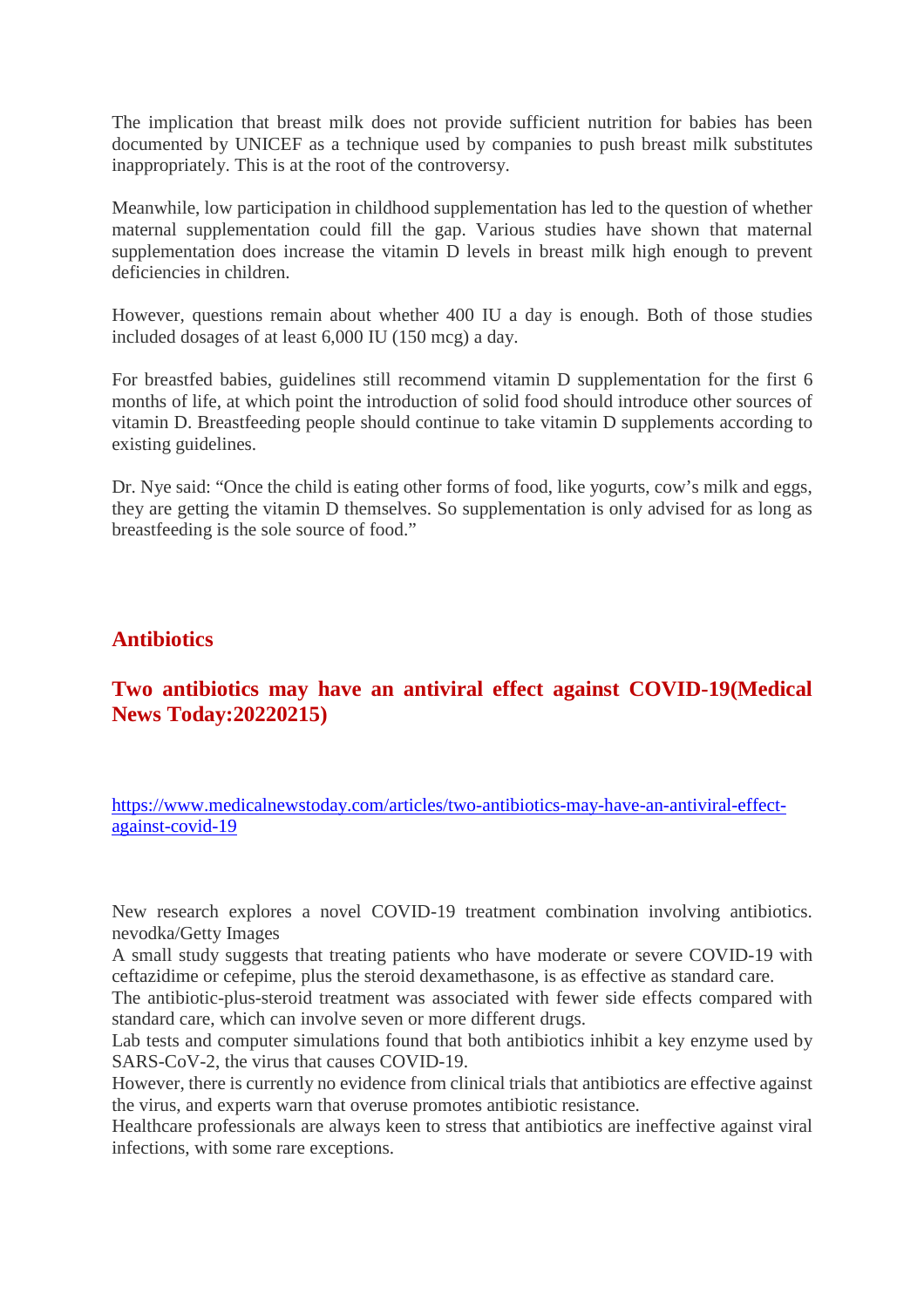Antibiotics have saved the lives of millions of people since they came into widespread use early in the 20th century, but overuse accelerates the evolution of bacterial resistance to the drugs.

According to the Centers for Disease Control and Prevention (CDC)Trusted Source, there are more than 2.8 million cases of antibiotic-resistant infection and 35,000 resulting deaths annually in the United States alone.

Stay informed with live updates on the current COVID-19 outbreak and visit our coronavirus hub for more advice on prevention and treatment.

Therefore, there are serious concerns that overprescribing antibiotics to patients with COVID-19 — in the absence of any evidence of a bacterial coinfection — promotes the spread of antibiotic resistance.

In the United Kingdom, the National Institute for Health and Care Excellence reports that under 8% of people hospitalized with COVID-19 also have a bacterial infection.

But one studyTrusted Source in the U.K. found that around 85% of COVID-19 patients receive treatment with an antibiotic during their hospital stay.

During the pandemic, there had been early hopes that the antibiotic azithromycin might be an effective treatment for COVID-19. However, a recent Cochrane review of clinical trials found no evidence for this.

So the findings of a small study that suggests either of two antibiotics, in combination with the steroid dexamethasone, may be an effective treatment for the disease are controversial.

Faster recovery time?

The study involved 370 patients with moderate or severe COVID-19 who were admitted to Beni-Suef University Hospital in Beni Suef, Egypt.

Researchers randomly assigned the patients to three groups:

treatment with cefepime plus dexamethasone: 124 patients

treatment with ceftazidime plus dexamethasone: 136 patients

standard COVID-19 treatment, as recommended in World Health Organization (WHO) guidelines and the Egyptian management protocol, with seven or more drugs: 110 patients The mean recovery time for patients receiving treatment with cefepime or ceftazidime was 12 days and 13 days, respectively, while the mean recovery time with standard treatment was 19 days.

The researchers emphasize that the study was not a clinical trial and that there were insufficient numbers of patients in each group to draw firm conclusions.

However, they also conducted lab tests and computer simulations, which suggested that these two antibiotics inhibit the activity of a protease enzyme called MproTrusted Source. Mpro is an important part of a virus's life cycle — a reduced activity of the enzyme impairs the replication rate of the virus.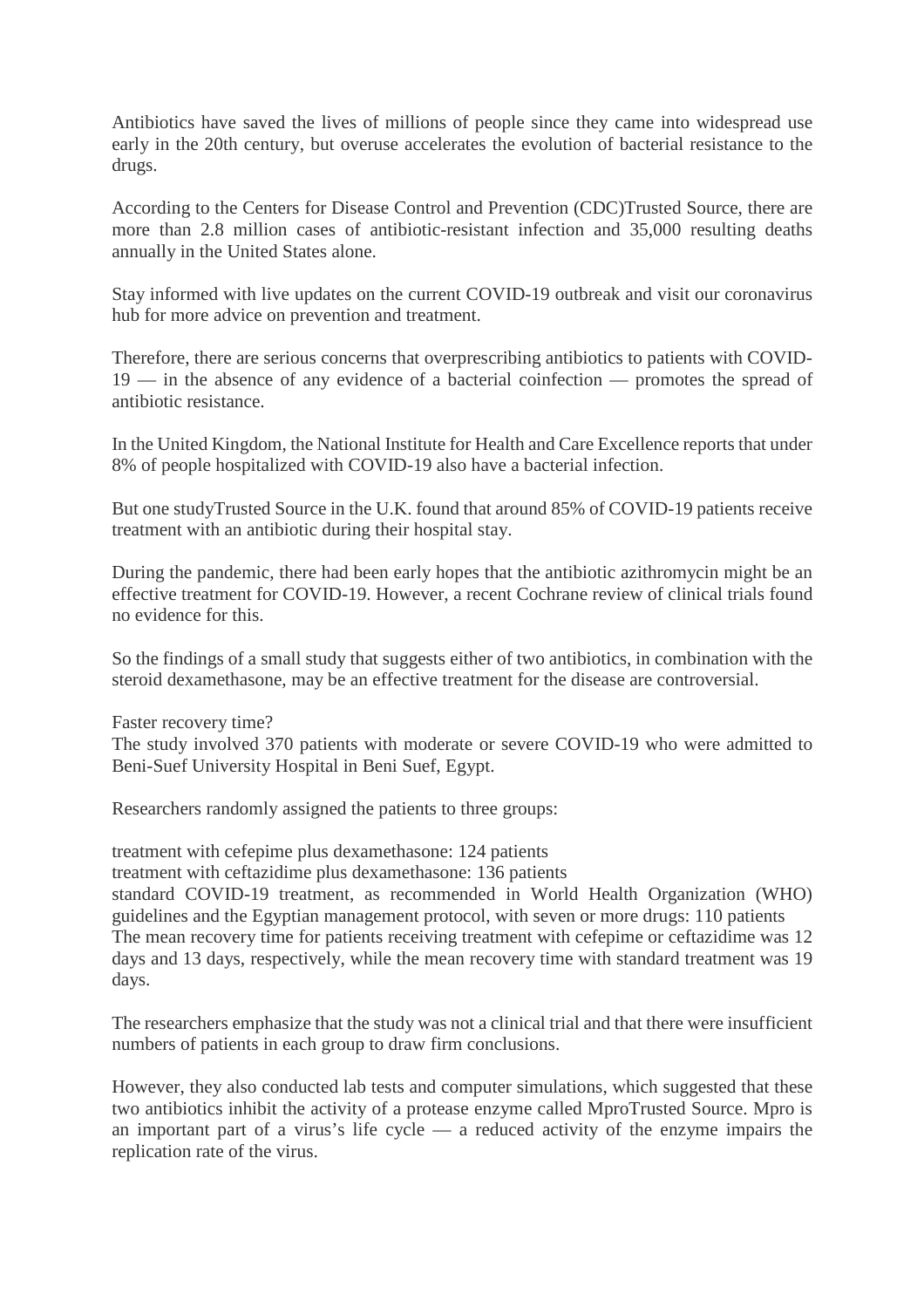The study appears in the journal Antibiotics.

# **Alzheimer's:**

# **Alzheimer's: Addressing sleep disturbance may alleviate symptoms(Medical News Today:20220215)**

https://www.medicalnewstoday.com/articles/alzheimers-addressing-sleep-disturbance-mayalleviate-symptoms#Protein-buildup

Addressing sleep disturbance may help reduce symptoms of Alzheimer's. Milamai/Getty Images

People with Alzheimer's disease often experience sleep disturbances, or circadian disruption. This disruption may increase the severity of Alzheimer's disease.

A new study suggests that circadian rhythms control the buildup of a key protein in the brain of people with Alzheimer's.

The researchers propose that controlling circadian rhythms in people with Alzheimer's may help alleviate symptoms.

Dementia is one of the leading causes of deathTrusted Source worldwide. The most common form, Alzheimer's disease (AD), affects 1 in 9 people aged 65 and over in the United States and 1 in 14 in this age group in the United Kingdom.

A feature of AD is a disruption in circadian rhythmsTrusted Source, the daily physical, mental, and behavioral changes that control our sleep and wakefulness.

Indeed, people can experience sleep disturbances, which are associated with more severe symptoms, years before receiving an AD diagnosis.

Now, researchers from the Rensselaer Polytechnic Institute in New York may have discovered a link between these circadian disruptions and the development of AD.

They carried out their research, which appears in PLOS Genetics, in a laboratory, using cells derived from mouse white blood cells. The researchers identified a molecular mechanism that may be responsible for the connection between AD and circadian rhythms.

Protein buildup

Alzheimer's is a neuroinflammatoryTrusted Source disease characterized by the buildup of beta-amyloidTrusted Source. The most damaging of these is beta-amyloid 42 (Aβ42)Trusted Source. The proteins form plaques that collect between neurons and disrupt cell function.

Scientists believe the growth of amyloid plaques is a crucial step in the development of AD.

Immune cells called microglia play a role in clearing amyloid plaques. This process, called phagocytosis, is essential for maintaining healthy neurons.